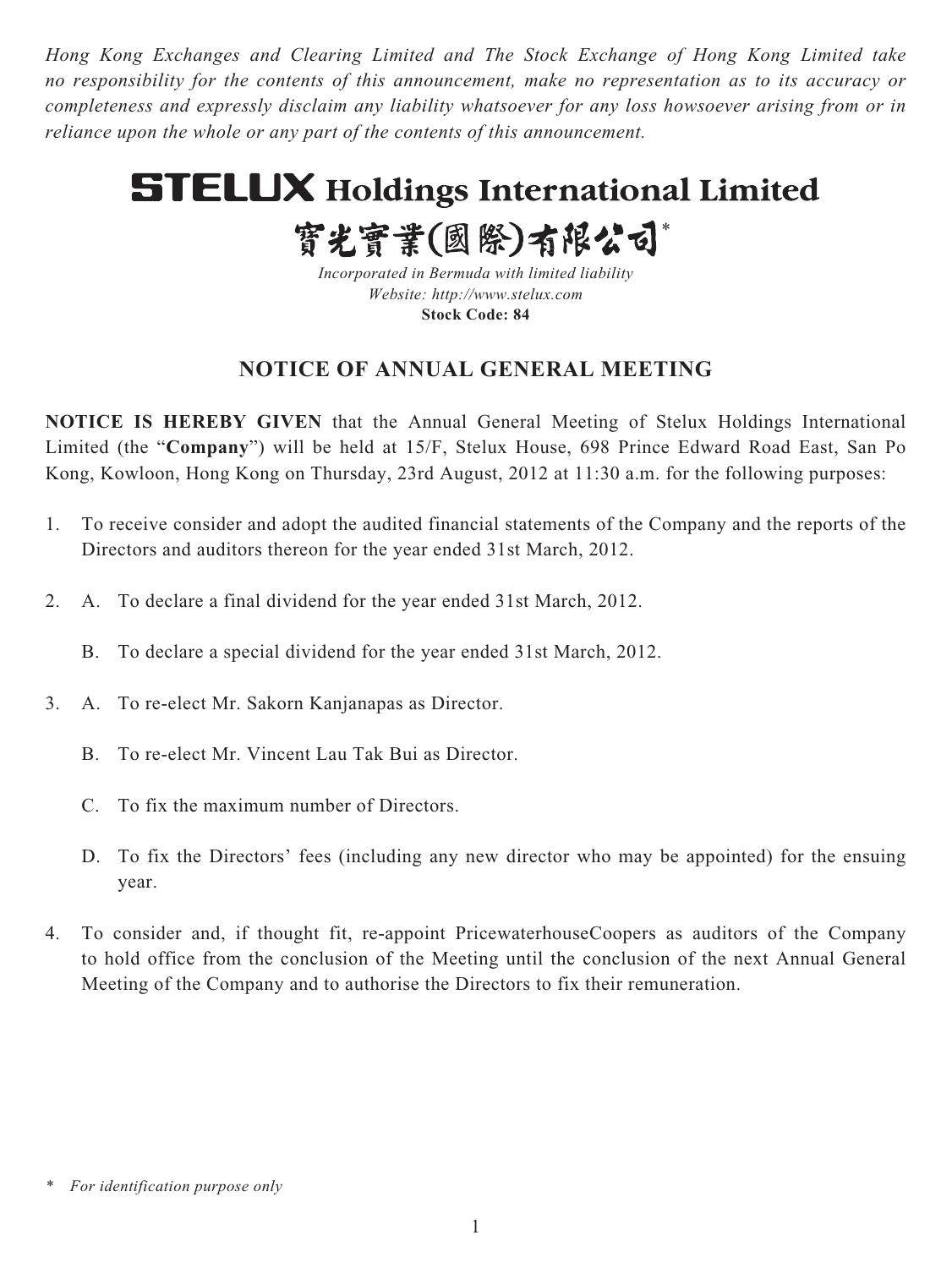5. As special businesses, to consider and, if thought fit, adopt with or without amendments, the following ordinary resolutions:

### **ORDINARY RESOLUTIONS**

(A) "**THAT** conditional upon the Listing Committee of The Stock Exchange of Hong Kong Limited (the "Listing Committee") granting listing of and permission to deal in the new shares of HK\$0.10 each in the capital of the Company to be issued pursuant to this Resolution ("Bonus Shares"), and upon the recommendation of the Directors of the Company, an amount standing to the credit of the retained profits account of the Company which is equal to one-tenth of the aggregate nominal amount of the share capital of the Company in issue on a record date by which entitlements are ascertained which is tentatively 31st August, 2012 (the "**Record Date**") be capitalised and the Directors of the Company be and are hereby authorised to apply such sum in paying up in full at par such number of Bonus Shares in the capital of the Company which is equal to one-tenth of the number of shares in the Company in issue on 31st August, 2012 to be allotted and credited as fully paid to and among the shareholders of the Company whose names are on the register of members on the Record Date on the basis of one Bonus Share for every ten shares in the Company held by such shareholders of the Company on such date and that the Bonus Shares to be allotted and issued pursuant to this Resolution shall rank pari passu in all respects with the existing issued shares in the Company except that they will not be entitled to participate in any dividend declared or recommended by the Company in respect of the financial year ended 31st March, 2012 and that the Directors of the Company be and are hereby authorised to deal with any fractions arising from the distribution by the sale of the Bonus Shares representing such fractions and to retain the net proceeds for the benefit of the Company and further that the Directors of the Company be and are hereby authorised to do all acts and things as may be necessary, expedient or desirable in connection with the issue of the Bonus Shares (including without limitation, where appropriate, not to allot, issue and/or distribute the Bonus Shares to any shareholders of the Company whose addresses as shown on the register of members of the Company on the Record Date are outside Hong Kong and in respect of whom the Directors consider their exclusion from the issue of the Bonus Shares to be necessary or expedient (the "**Overseas Shareholders**") and to arrange for such Bonus Shares which the Overseas Shareholders would otherwise receive to be sold in the market after dealings in the Bonus Shares commence, and to distribute and/or deal with the net proceeds thereof (if any) in such manner as the Directors may determine)."

## (B) "**THAT**:

- (i) subject to paragraph (ii) below, the exercise by the Directors of the Company during the Relevant Period of all the powers of the Company to purchase Shares be and it is hereby generally and unconditionally approved;
- (ii) the aggregate nominal amount of Shares which may be purchased on The Stock Exchange of Hong Kong Limited or any other stock exchange recognised for this purpose by the Securities and Futures Commission of Hong Kong and The Stock Exchange of Hong Kong Limited under the Hong Kong Code on Share Repurchases pursuant to the approval in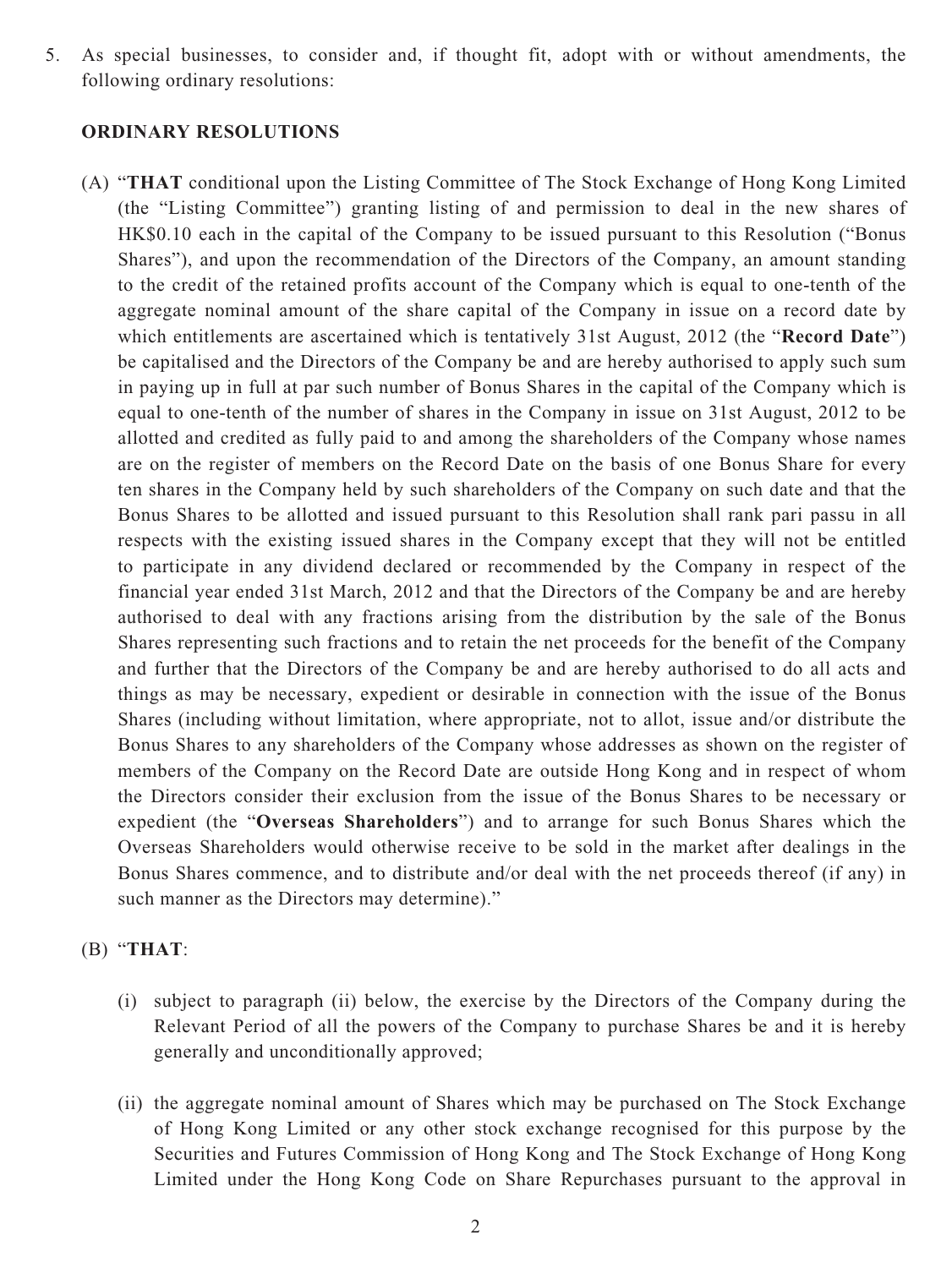paragraph (i) above shall not exceed 10 per cent of the aggregate nominal amount of the share capital of the Company in issue at the date of passing this resolution, and the said approval shall be limited accordingly; and

- (iii) for the purpose of this resolution "Relevant Period" means the period from the passing of this resolution until whichever is the earlier of:
	- (a) the conclusion of the next Annual General Meeting of the Company;
	- (b) the expiration of the period within which the next Annual General Meeting of the Company is required by the Bye-laws of the Company or The Companies Act 1981 of Bermuda (as amended) to be held; and
	- (c) the revocation or variation of the authority given under this resolution by ordinary resolution of the shareholders in general meeting."

# (C) "**THAT**:

- (i) subject to paragraph (iii) below and subject to the consent of the Bermuda Monetary Authority, the exercise by the Directors of the Company during the Relevant Period of all the powers of the Company to allot, issue and deal with additional shares in the capital of the Company and to make or grant offers, agreements and options which might require the exercise of such power be and it is hereby generally and unconditionally approved;
- (ii) the approval in paragraph (i) shall authorise the Directors of the Company during the Relevant Period to make or grant offers, agreements and options which might require the exercise of such power after the end of the Relevant Period;
- (iii) the aggregate nominal amount of share capital allotted or agreed conditionally or unconditionally to be allotted (whether pursuant to an option or otherwise) by the Directors of the Company pursuant to the approval in paragraph (i), otherwise than pursuant to (a) a Rights Issue, (b) the exercise of rights of subscription or conversion under the terms of any warrants issued by the Company or any securities which are convertible into shares of the Company (c) any option scheme or similar arrangement for the time being adopted for the grant or issue to officers and/or employees of the Company and/or any of its subsidiaries of shares or rights to acquire shares of the Company or (d) any scrip dividend or similar arrangement providing for the allotment of shares in lieu of the whole or part of a dividend on shares of the Company, shall not exceed the aggregate of: (aa) 20 per cent of the aggregate nominal amount of the share capital of the Company in issue at the date of passing this resolution and (bb) (if the Directors are so authorised by a separate ordinary resolution of the shareholders of the Company) the nominal amount of share capital of the Company repurchased by the Company subsequent to the passing of this resolution (up to a maximum equivalent to 10 per cent of the aggregate nominal amount of the share capital of the Company in issue at the date of passing this resolution), and the said approval shall be limited accordingly; and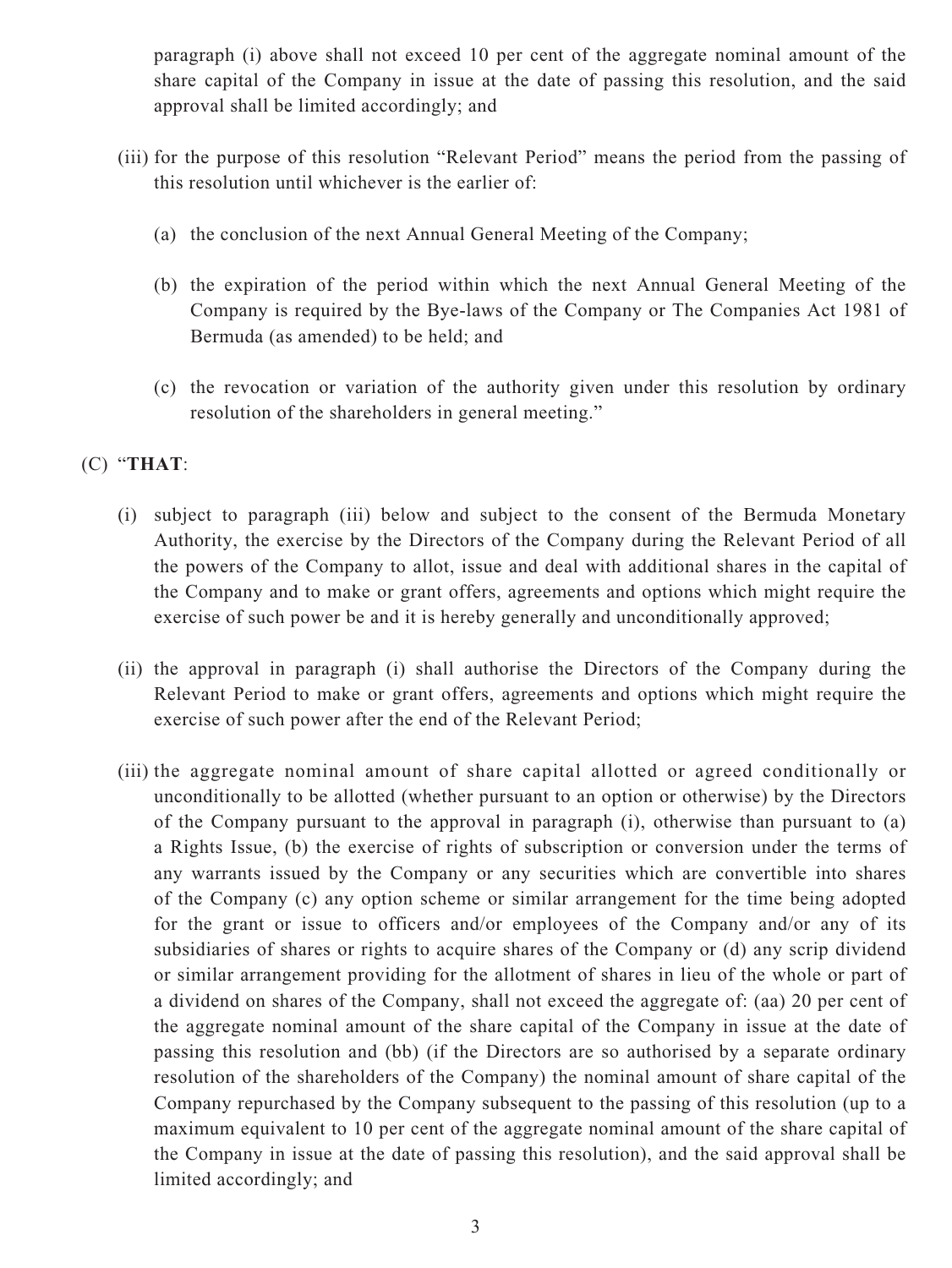(iv) for the purposes of this resolution:

"Relevant Period" means the period from the passing of this resolution until whichever is the earlier of:

- (a) the conclusion of the next Annual General Meeting of the Company;
- (b) the expiration of the period within which the next Annual General Meeting of the Company is required by the Bye-Laws of the Company or the Companies Act 1981 of Bermuda (as amended) to be held; and
- (c) the revocation or variation of the approval given by this resolution by ordinary resolution of the shareholders in general meeting; and

"Rights Issue" means an offer of shares open for a period fixed by the Directors of the Company to holders of shares of the Company or any class thereof on the register on a fixed record date in proportion to their then holdings of such shares or class thereof (subject to such exclusion or other arrangements as the Directors of the Company may deem necessary or expedient in relation to fractional entitlements or having regard to any restrictions or obligations under the laws of, or the requirements of any recognised regulatory body or any stock exchange in, any territory outside Hong Kong)."

- (D) "**THAT** the Directors of the Company be and they are hereby authorised to exercise the powers of the Company referred to in paragraph (i) of the resolution set out as resolution (C) in the notice of the Meeting of which this resolution forms a part in respect of the share capital of the Company referred to in sub-paragraph (bb) of paragraph (iii) of such resolution."
- 6. As special businesses, to consider and, if thought fit, adopt with or without amendments, the following special resolutions:–

# **SPECIAL RESOLUTIONS**

**THAT**, the Bye-laws of the Company be amended as follows:

(A) By deleting the existing Bye-law 78 in its entirety and substituting therefor the following new Bye-law 78:–

"At any general meeting a resolution put to the vote of the meeting shall be decided on a show of hands unless a poll is otherwise required to be taken under the Listing Rules or a poll is (before or on the declaration of the result of the show of hands or on the withdrawal of any other demand for a poll) demanded:–

(i) by the Chairman of the meeting; or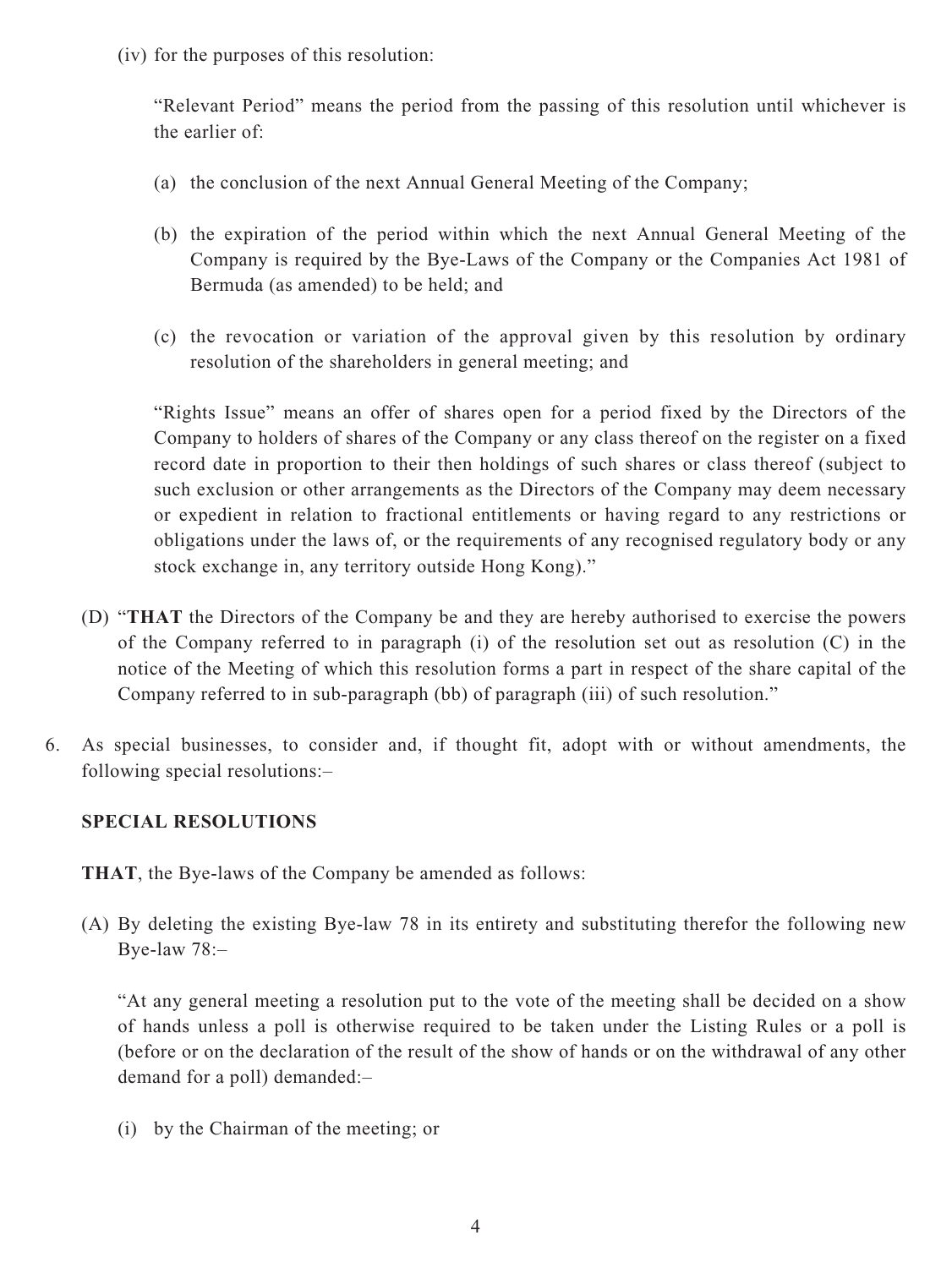- (ii) by at least three members present in person (or, in the case of a member being a corporation, by its duly authorised representative) or by proxy for the time being entitled to vote at the meeting; or
- (iii) by any member or members present in person (or, in the case of a member being a corporation, by its duly authorised representative) or by proxy and representing not less than one-tenth of the total voting rights of all the members having the right to vote at the meeting; or
- (iv) by a member or members present in person (or, in the case of a member being a corporation, by its duly authorised representative) or by proxy and holding shares in the Company conferring a right to vote at the meeting being shares on which an aggregate sum has been paid up equal to not less than one-tenth of the total sum paid up on all the shares conferring that right.

Unless a poll be so demanded and not withdrawn, or is otherwise required to be taken under the Listing Rules, a declaration by the Chairman that a resolution has on a show of hands been carried or carried unanimously, or by a particular majority, or lost, and an entry to that effect in the book containing the minutes of the proceedings of the Company shall be conclusive evidence of the fact without proof of the number or proportion of the votes recorded in favour or against such resolution."

(B) By deleting the existing Bye-law 79 in its entirety and substituting therefor the following new Bye-law 79:–

"If a poll is required or demanded as aforesaid, it shall (subject as provided in Bye-law 80) be taken in such manner (including the use of ballot or voting papers or tickets) and at such time and place, not being more than thirty days from the date of the meeting or adjourned meeting at which the poll was required or demanded, as the Chairman directs. No notice need be given of a poll not taken immediately. The result of the poll shall be deemed to be the resolution of the meeting at which the poll was required or demanded. Unless a poll is otherwise required to be taken under the Listing Rules, the demand for a poll may be withdrawn, with the consent of the Chairman, at any time before the close of the meeting or the taking of the poll, whichever is the earlier."

(C) By replacing the phrase "the poll is demanded" by "the poll is required or demanded" in Byelaw 81 such that Bye-law 81 reads as follows:–

"In the case of an equality of votes, whether on a show of hands or on a poll, the Chairman of the meeting at which the show of hands takes place or at which the poll is required or demanded, shall be entitled to a second or casting vote. In case of any dispute as to the admission or rejection of any vote the Chairman shall determine the same, and such determination shall be final and conclusive."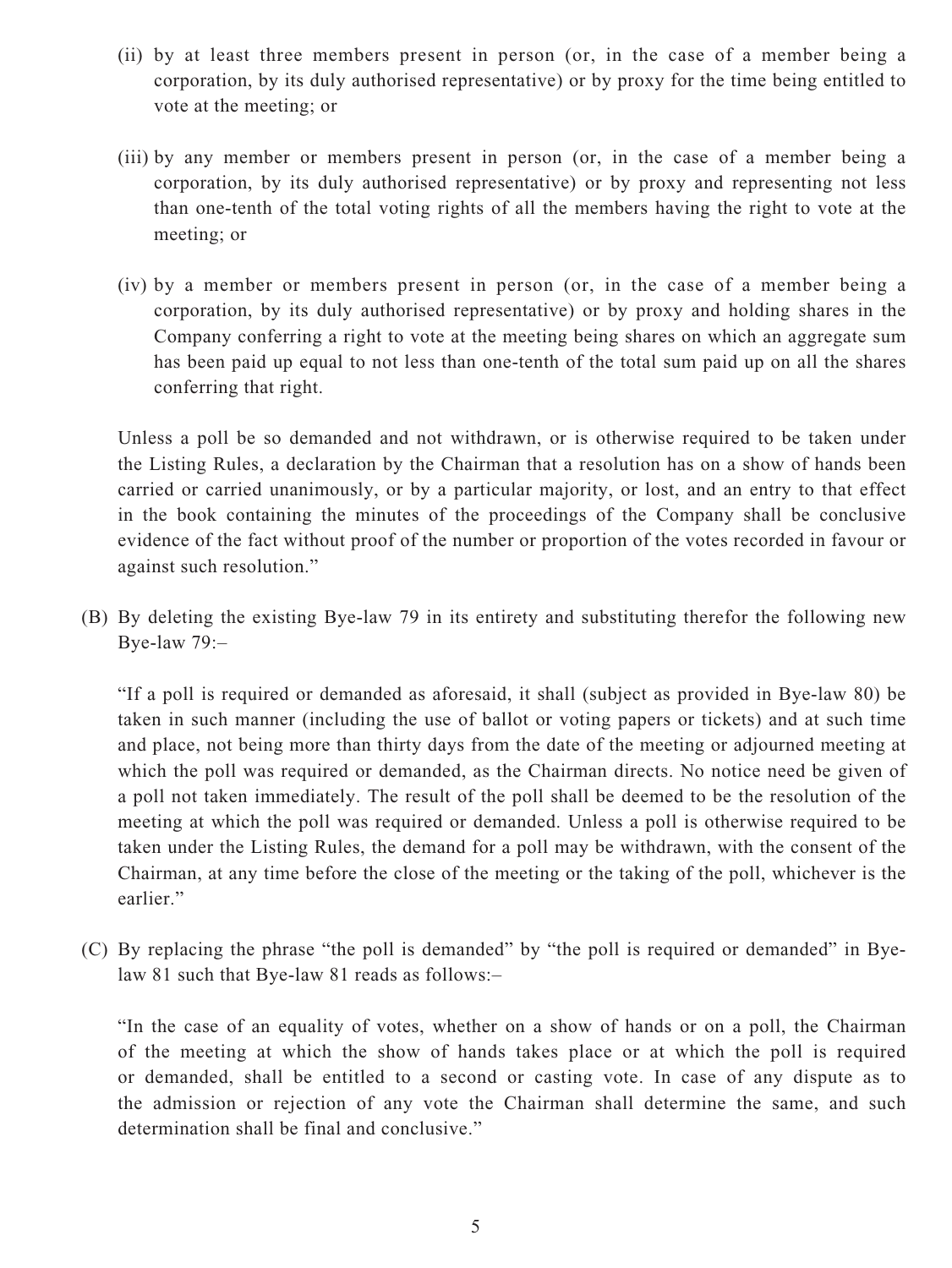(D) By replacing the phrase "a special resolution" by "an ordinary resolution" in Bye-law 108(A) (vii) such that Bye-law  $108(A)(vii)$  reads as follows:-

"if he shall be removed from office by an ordinary resolution of the Company under Bye-law 116."

(E) By deleting the sub-paragraph (iii) in the proviso of the existing Bye-law 109(B)(ii) so as to remove the following:–

"any proposal concerning any other company in which the Director or his associate(s) is/are interested only, whether directly or indirectly, as an officer or executive or shareholder or in which the Director or his associate(s) is/are beneficially interested in shares of that company, provided that the Director and any of his associates are not in aggregate beneficially interested in 5% or more of the issued shares of any class of such company (or of any third company through which his interest or that of his associate(s) is derived) or of the voting rights;"

(F) By replacing the phrase "special resolution" by "ordinary resolution" in Bye-law 116 such that Bye-law 116 reads as follows:–

"The Company may by ordinary resolution remove any Director before the expiration of his period of office notwithstanding anything in these Bye-laws or in any agreement between the Company and such Director (but without prejudice to any claim which such Director may have for damages for any breach of any contract of service between him and the Company) and may elect another person in his stead. Any person so elected shall hold office for such time only as the Director in whose place he is elected would have held the same if he has not been removed."

> By order of the Board **Caroline Chong** *Company Secretary*

Hong Kong, 19th July, 2012

The Directors of the Company as at the date hereof:

### *Executive Directors:*

Chumphol Kanjanapas (alias Joseph C. C. Wong) *(Chairman and Chief Executive Officer)*, Anthony Chu Kai Wah and Vincent Lau Tak Bui

### *Non-Executive Directors:*

Sakorn Kanjanapas, Wu Chun Sang *(independent)*, Lawrence Wu Chi Man *(independent)* and Agnes Kwong Yi Hang *(independent)*